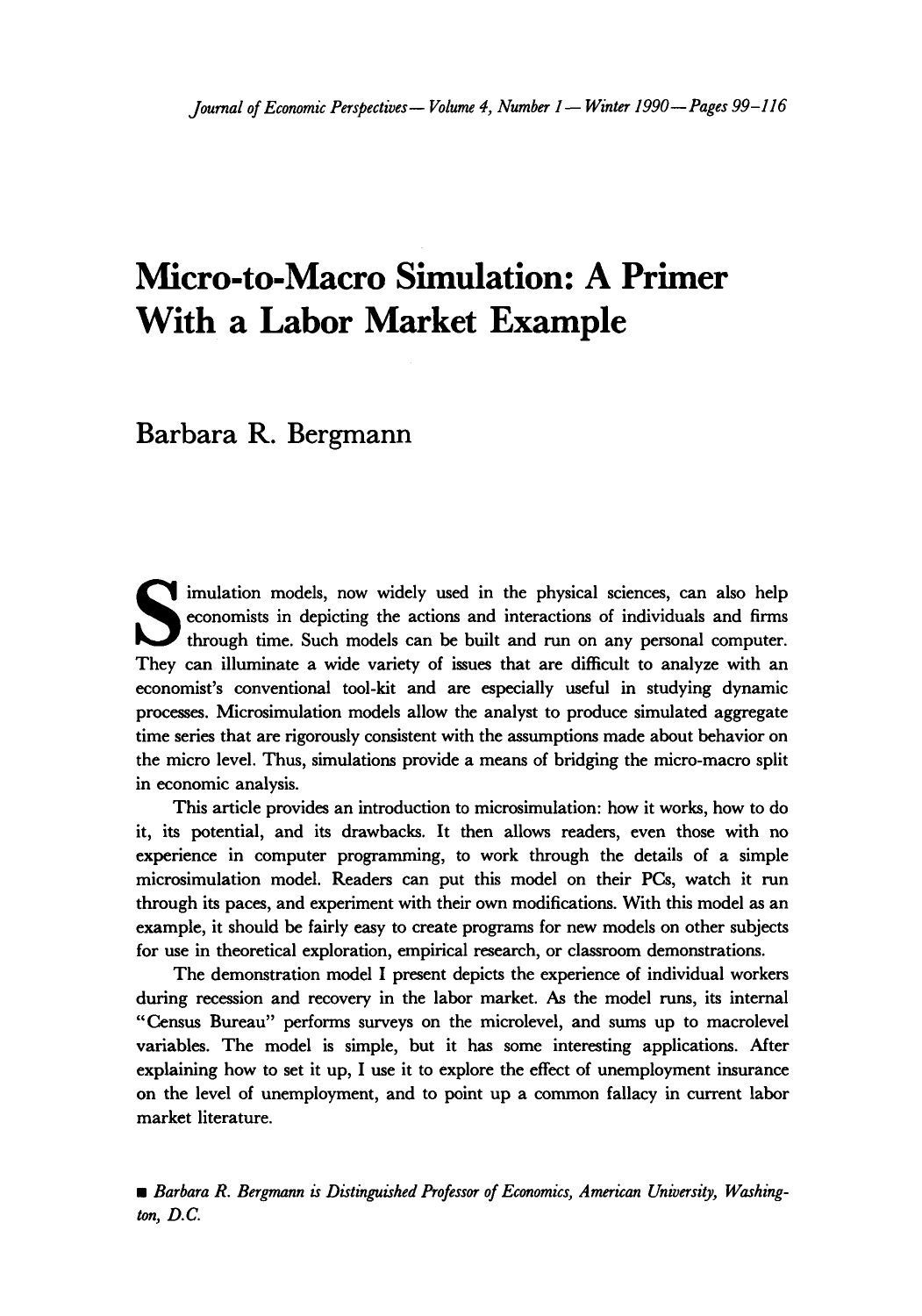*A diskette containing the program for the model discussed in this article, plus programs for the microsimulation models of Pryor (1973), Nelson, Winter, and Schuette (1976), and some others is available free from Member Services, Inter-university Consortium for Political and Social Research, University of Michigan, P.O. Box 1248, Ann Arbor, MI 48106. However, you do not need the diskette to follow the discussion in this article, or to try out the program it presents on a PC.*

## **Constructing a Computer-Simulated Scenario and Watching It Play Out**

A microsimulation of an economic activity is constructed by assembling an appropriate cast of characters, and fitting out each individual person or firm with a set of behavioral rules. An actor in the simulation will "exist" in the computer's memory space as a collection of pieces of information, rather like the record of an actual person's account in the computer of a brokerage house, which is updated each time a transaction is made. The analyst may derive the behavioral rules for the actors from a theory depicting a utility-maximizing process of choice, from a regression study on Census data, from a laboratory experiment with human subjects, or may simply make up rules that seem reasonably realistic or that are merely serviceable to the analytic task at hand. Wherever the rules come from, all the functional forms and parameter values must be specified for each run of the simulation on the computer.

The analyst must also set highly specific ground rules for the simulated interactions of the individuals (or firms) with each other. Interactions are recorded as they occur. Numerical reports summarizing the action are issued at suitable intervals, as Dow Jones indexes are issued during the trading day, or unemployment rates are issued each month. The analyst uses the reports to try to make generalizations about how the specified micro situation, as well as any exogenous events, have affected the simulated macro outcomes.

Microsimulation models have a number of advantages over conventional methods used by economists. One advantage is the explicitness with which the interactions on the micro level can be depicted. Conventional methods of economic analysis often provide cogent derivations of individuals' contingency plans, but tend to be weak in describing the process that allows all the contingency plans to mesh together. Highly mathematical accounts of the derivation of individuals' behavior rules are not infrequently followed by vague verbal descriptions of what goes on when the individuals come together and interact. This vagueness can lead to error, as has been the case in the labor market issues discussed below.

Simulation can be especially helpful in dealing with problems of information and expectations. The model builder can specify in a precise way the information the actors come to have as the action proceeds, the expectations they form, and how they react to that knowledge and those expectations. The actors can be allowed to be led into mistakes by their decision rules, suffer from their mistakes, and even learn from them.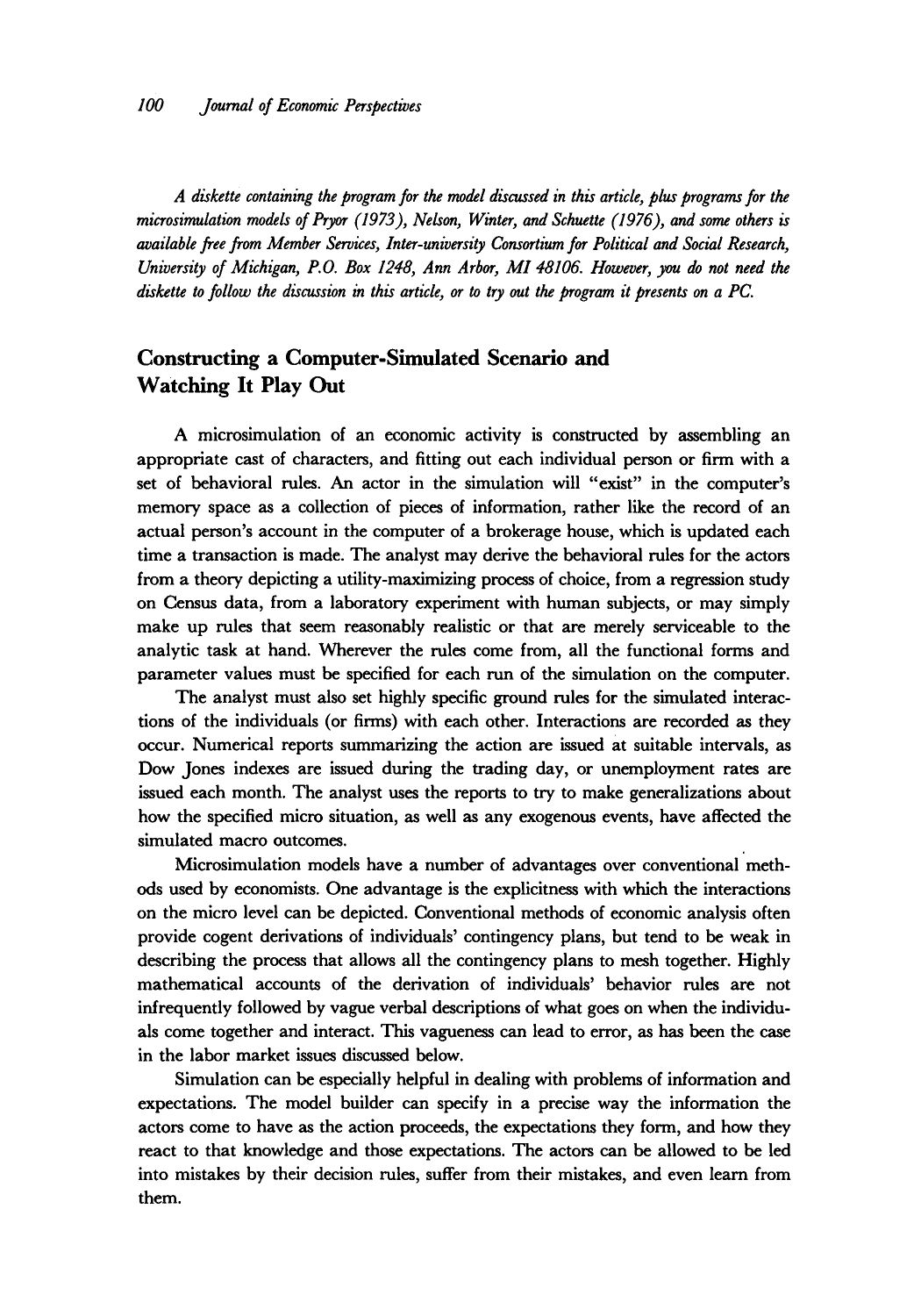Another advantage of simulation models is that they can be set up to be completely recursive, as real life is. The elimination of simultaneous equations allows us to get results from a simulation model without having to go through a process of solution. Instead one gets the computer to play out the scenario and analyzes the numerical outcome, which may or may not achieve an equilibrium. Models that don't have to be solved can be changed or added to freely and easily, as exemplified below. Nonlinearities, switches of regime, and other complexities are easily accommodated.

A number of small-scale simulation models have been built to explore subjects that conventional methods handle only awkwardly, if at all. For example, Nelson, Winter, and Schuette (1976) modeled the spread and effects of technical change. Individual firms were depicted discovering and trying out new modes of production, or imitating successful competitors. The hiring, capital purchases, and profits of every firm at each moment in time were kept track of, and parameter values were found that allowed the model's simulated macrodata to track U.S. macrodata on income and productivity.

In other examples, Bergmann (1973) simulated U.S. poverty rates by tracking the incomes of simulated individuals as unemployment rates and wage rates changed in accordance with historical patterns. Pryor (1973) looked at the effect of marriage and inheritance patterns on income distribution through many generations. He simulated individuals picking spouses, accumulating assets, having children, dying, and leaving an inheritance to one or more of the children. His model displays the resulting trends in the degree of inequality by computing simulated time series of Gini coefficients based on the simulated microdata. Pryor's model can be embodied in a program of 75 lines. Large-scale microsimulation models that sum to national income accounts have been built by Eliason for Sweden (1976), by Adelman and Robinson for Korea (1978), and by Bennett and Bergmann for the United States (1986).

For studies of policy, simulation models offer an opportunity to embed into a formal model a realistic description of how a regulation, tax, or subsidy affects the economic actors. (See Orcutt, Caldwell and Wertheimer, 1976; Haveman and Hollenbeck, 1980). Our delineation here of unemployment insurance shows how a government program with nonlinear rules can easily be added to a simulation model with a very few additional computer instructions. Simulation models can also serve as a theoretical framework for empirical studies, just as conventional models can. Data can be used to estimate a model's parameters and to gauge its goodness of fit (Bergmann, 1974; 1989).

Of course, simulation models have their drawbacks. When using them, the analyst has to give up the formal or informal deduction used in conventional models and has to rely instead on inductive analysis of numerical results. This may be less certain and is certainly less entertaining. Drawing qualitative generalizations from the numerical results is fraught with the possibility of error. The very ease with which new detail can be added to simulation models poses a danger. When the models grow more complex, the job of checking their cogency, of rooting out bugs, and interpreting and generalizing from their results becomes more problematical.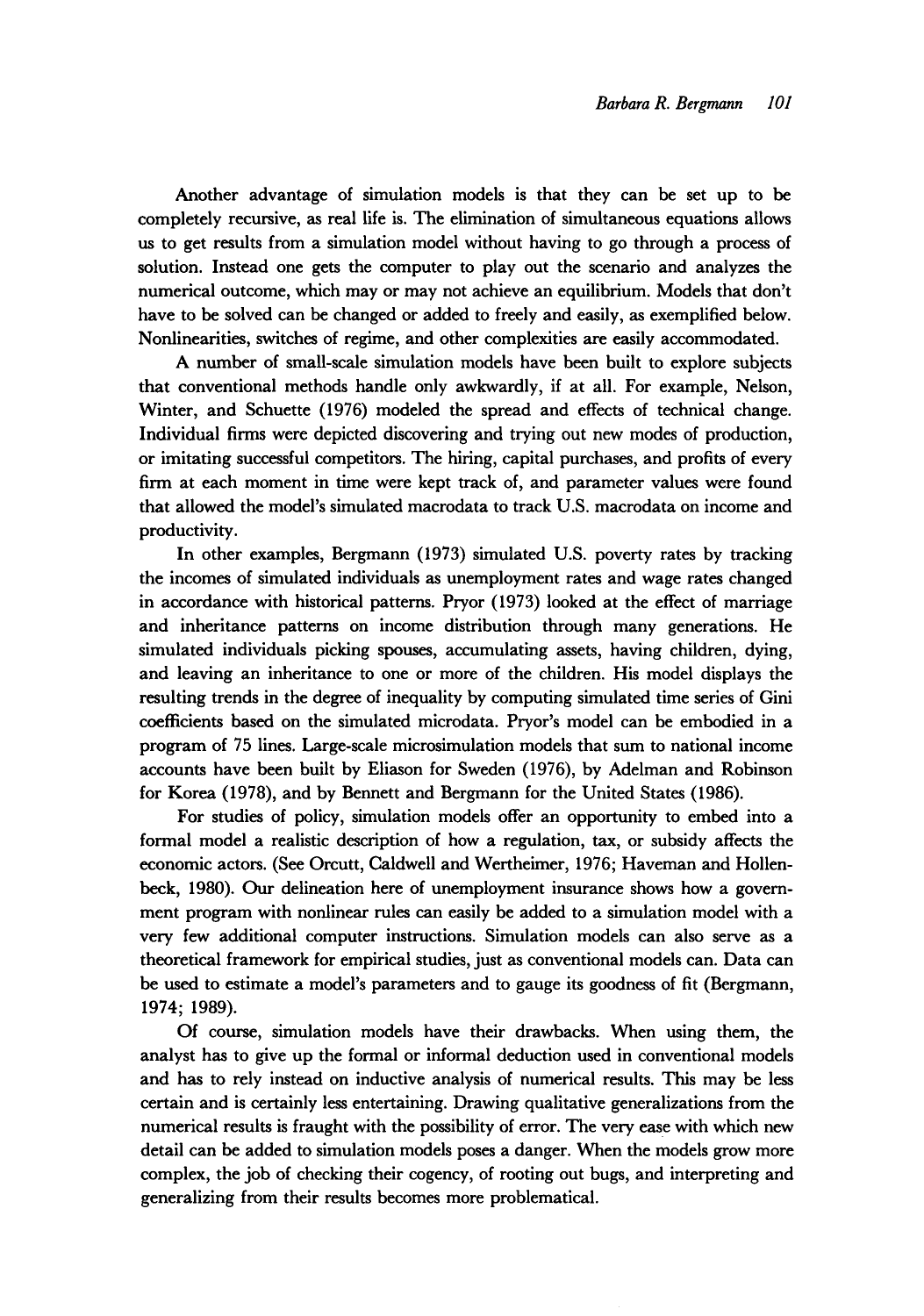A simulation study can explore what happens when the actors follow optimizing behavioral rules, as in Fair (1974). But simulations can just as easily explore what happens when the actors follow rules of thumb which have not been proved out as optimal. Such simulations may seem sleazy to those economists for whom respectable microeconomics is synonymous with solving optimization problems. They fear that simulation opens the door to a loss of quality control in the profession, if the stringent paradigm of mathematical specification and solution for optima is relaxed.

However, the way to make an optimum decision is not known in many important economic arenas that deserve economists' attention and analysis. Sometimes the actor does not have the information that economic theory assumes, like a reliable demand curve for one's product, or a good line on what one's competitor is likely to do. Sometimes there is too much information around, and it is difficult to process it all. Sometimes the actor cannot be presumed to know the optimization technique. In such cases, simulated experimentation with the effects of varying rules of thumb may be the nearest possible approach to optimization. Some empirical research (Tversky and Kahneman, 1988; Thaler's columns in this *Journal*) suggests that human beings are apt to follow rules that produce results that are inferior to those obtained with rules that economists might devise. Where this is the case, simulations of non-optimal but empirically true behavior patterns should yield more realistic predictions than normative theories that are empirically false.

Obviously, simulation models that depict individuals who endlessly repeat obvious mistakes deserve condemnation, and all models can benefit from criticism. But treating the simulation methodology itself as entirely taboo cuts out a lot of valuable possibilities for exploration. Economists need more tools in our kits, not fewer.

Let me now turn to an example that will display some of the advantages and disadvantages of the simulation methodology. The reader, after studying it, can draw his or her own conclusions.

## **An Example of Labor Market Simulation**

The labor market makes a good subject for simulation, since the results of the search process of individuals are not easy to represent as functions, or to aggregate. The demand side of the market and the interactions of workers with potential employers, which have been left rather vague in much of the current literature, can be fleshed out.

Much conventional analysis of the labor market concentrates on the individual unemployed worker who searches for a job and finds an ample array of vacancies for his or her consideration. In each period, the utility-maximizing worker weighs the benefits of taking one of these available jobs at the offered wage against the benefits of remaining unemployed. Unemployed people are then thought of, following Lucas and Rapping (1969), as a group of workers who could have taken jobs at some wage or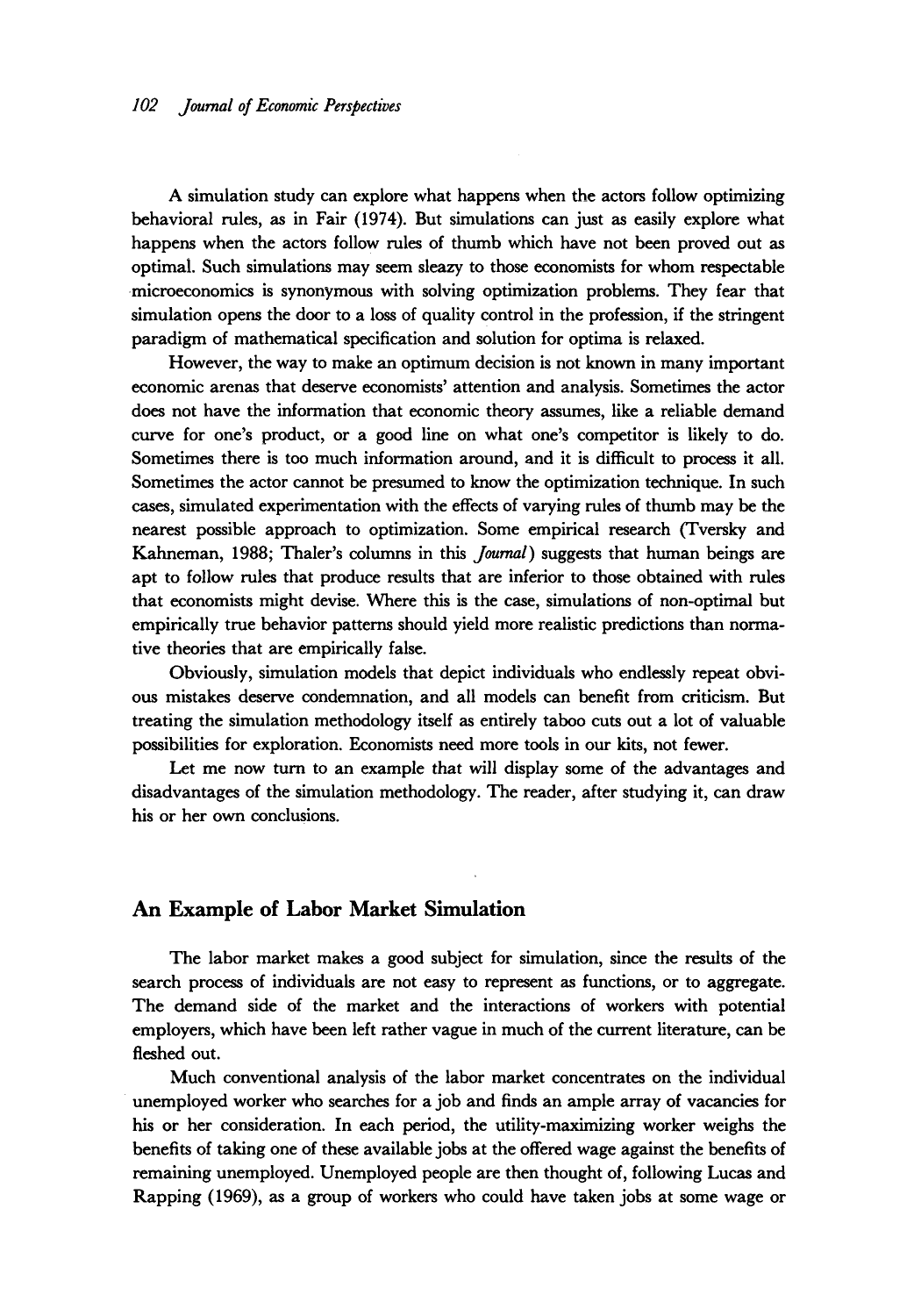other, but chose otherwise. Anything that increases the propensity of some workers to refuse employment is viewed as increasing the number of unemployed.

The microsimulation approach presented here seeks to develop a dynamic portrayal of the action on the microeconomic level that characterizes the behavior of individual workers but also the behavior of employers, rejecting the usual implicit assumption of unlimited job availability. The model also sets a protocol for the interactions of employers and unemployed workers. After these steps have been taken, one can run the simulation program, and watch unemployed workers searching for jobs, interacting with employers who have empty job slots they want to fill.

An unemployment insurance system is added to this simulated labor market, complete with eligibility requirements and limited-time benefits. Then, by running the model again, we can see what difference the unemployment insurance program makes to the unemployment rate. To preview the results, the simulation will show that, contrary to the claims of conventional analysts, refusals of job offers by stipend-receiving malingerers does not in all circumstances increase the number of unemployed people. The simulation avoids a narrow focus on the isolated choice of a single worker, thus bringing to visibility a point that conventional analysts tend to lose sight of as they verbally pass from the micro to the macro: that the refusal of one worker to take a particular job allows another worker a shot at that vacancy.

#### **The Simulation Technique**

The core of the model is an extremely simple representation of worker movements into and out of jobs. It is written in BASIC, a close analogue to FORTRAN. Most PC owners have access to the software necessary to build and run BASIC programs.

In this simple model, workers will be homogeneous as to skills and other characteristics, and all will be equally acceptable to employers for all jobs. Considerations relating to wage levels, either on the supply side or the demand side, will be pushed under the rug. (The significance of this formulation is discussed below.) The number of jobs that employers want to fill each week will be exogenously determined: fed into the computer as data. Workers, after a brief period of search, will take any job that is offered. The size of the labor force will be constant. If the analyst desires a more realistic model, all of these features can be changed quite easily.

Each "week," the actors in the model carry out a round of simulated activities. The micro-level scenario for a week is as follows: First, employers decide on the stock of jobs they wish to have filled this week. Some workers will be laid off, others will quit. The workers to be separated from jobs are picked at random from the ranks of the employed to join the ranks of the unemployed. After the separations have occurred, the unemployed (including some separated in previous periods who have not yet taken jobs) search for job vacancies; some are chosen at random to come to an interview, and some of these agree to become employed. At the end of the weekly activity, the "Census Bureau" surveys the situations of all the simulated individuals. It notes whether they are in a state of unemployment, and how long that state has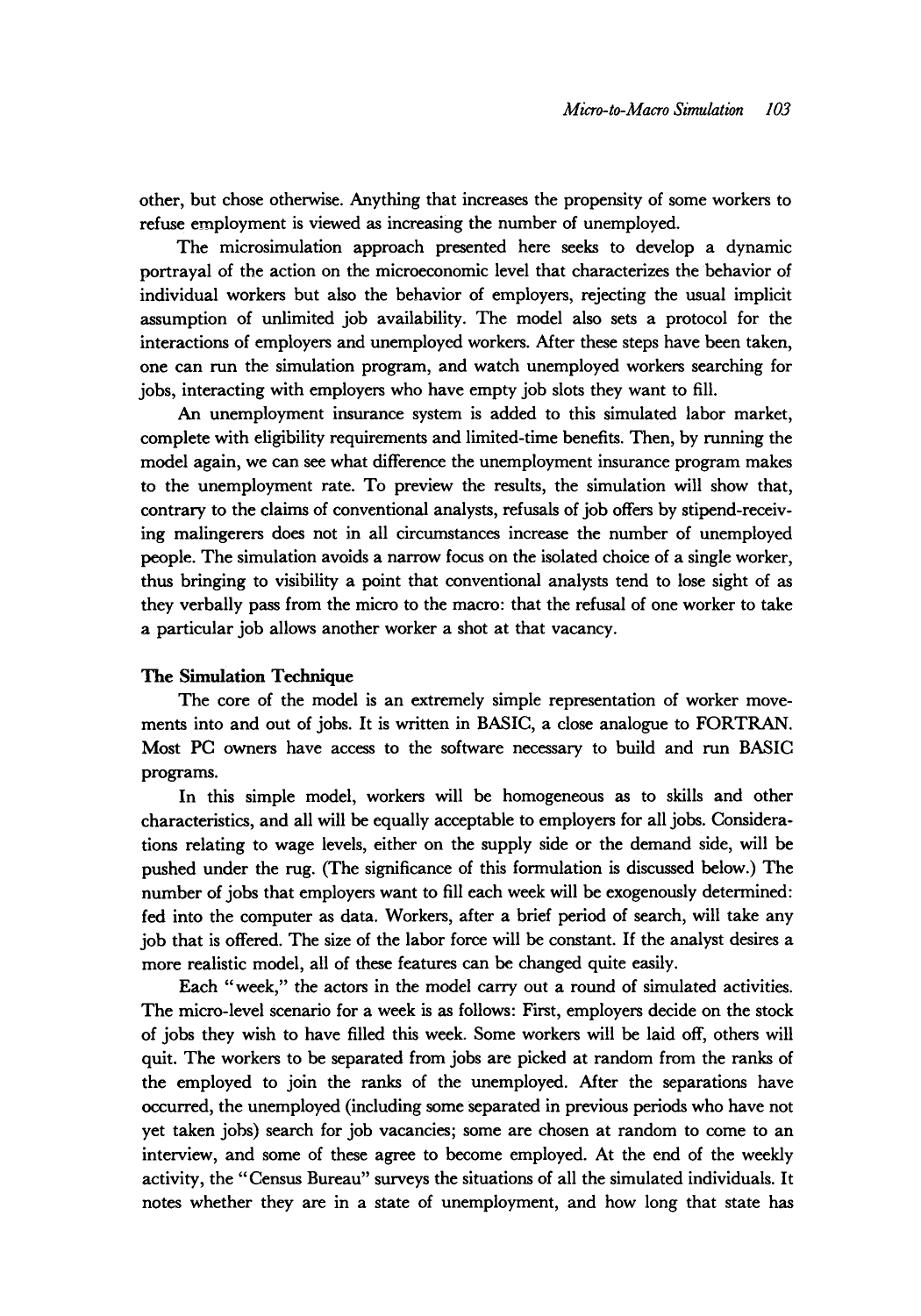persisted. It "publishes" simulated macro-data based on its survey: the unemployment rate and the average of unemployment durations.

The individual workers and their activities are "depicted" by the information in the computer's memory spaces. This model will use just two pieces of information about each of them. IEMPST(I) is the current employment status of the Ith worker, which takes the value 0 if the worker is unemployed and the value 1 if the worker is employed. IDATE(I) is the week the Ith worker last moved from employment to unemployment. For example, if the 4th worker makes such a move in the 3rd week of the simulation, IDATE(4) is at that point set equal to 3. In the course of the simulation, the worker's activities take the form of changes in those values. A worker can be "observed" by the analyst at any point in simulated time by asking the computer for a printout of the current value of these two variables for that worker.<sup>1</sup>

One device used in many simulation programs, including this one, is the introduction of an element of randomness to the action. For example, in depicting labor turnover, individual workers are picked at random to leave their jobs and become unemployed, rather than being chosen by some systematic rule, as might be the case in a more complex model.<sup>2</sup> BASIC provides the computer with a routine for the computation of random numbers with uniform distribution between 0 and 1. Whenever the variable RND appears in an instruction the computer is executing, a new random number is computed, and RND takes on the value of that number.

The variable names used in the BASIC program that performs the simulation are listed in Table 1, and the program itself is listed in Table 2. Each line of the program is an instruction, or a set of instructions to the computer.<sup>3</sup> The beginning of the program is devoted to computer setup, so it is more interesting to skip down and examine first the lines of the program which arrange for some individuals to move from employment to unemployment.

Lines 180–210 of the program pick out a particular employed worker and change that worker's status to unemployed:

**180 ICHOSE = RND\*LABFOR + .5** [A random integer between 1 and LABFOR is generated and stored in the memory location designated to hold the value for

<sup>1</sup>Obviously, for a more detailed model it would be useful to depict additional characteristics of the individual actors. In a labor market model, each individual's race, sex, skill, experience, current reservation wage, and so on, might be kept track of. Initial values for some of these characteristics might be imported from a (real) census database, as pioneered by Orcutt (1960).

 $2$ Other assumptions might be implemented. For example, those more recently hired, or those marked as having low skills might be given a relatively high chance of leaving. In a model by Nichols (1980) in which jobs and workers are heterogeneous, quits are motivated when workers find out about higher-wage openings for which they consider themselves competent.

<sup>3</sup> Some lines have several instructions, separated by the symbol ":", as in line 70. The computer performs instructions one after the other in the order they appear, unless directed elsewhere by a GOTO, as in line 190. Repetition may be called for, as in line 130, which calls for 69 repetitions of the instructions between 130 and 410. Each variable has a memory space associated with it that stores its current value. Almost all instructions tell the computer to change the value recorded in a single memory space.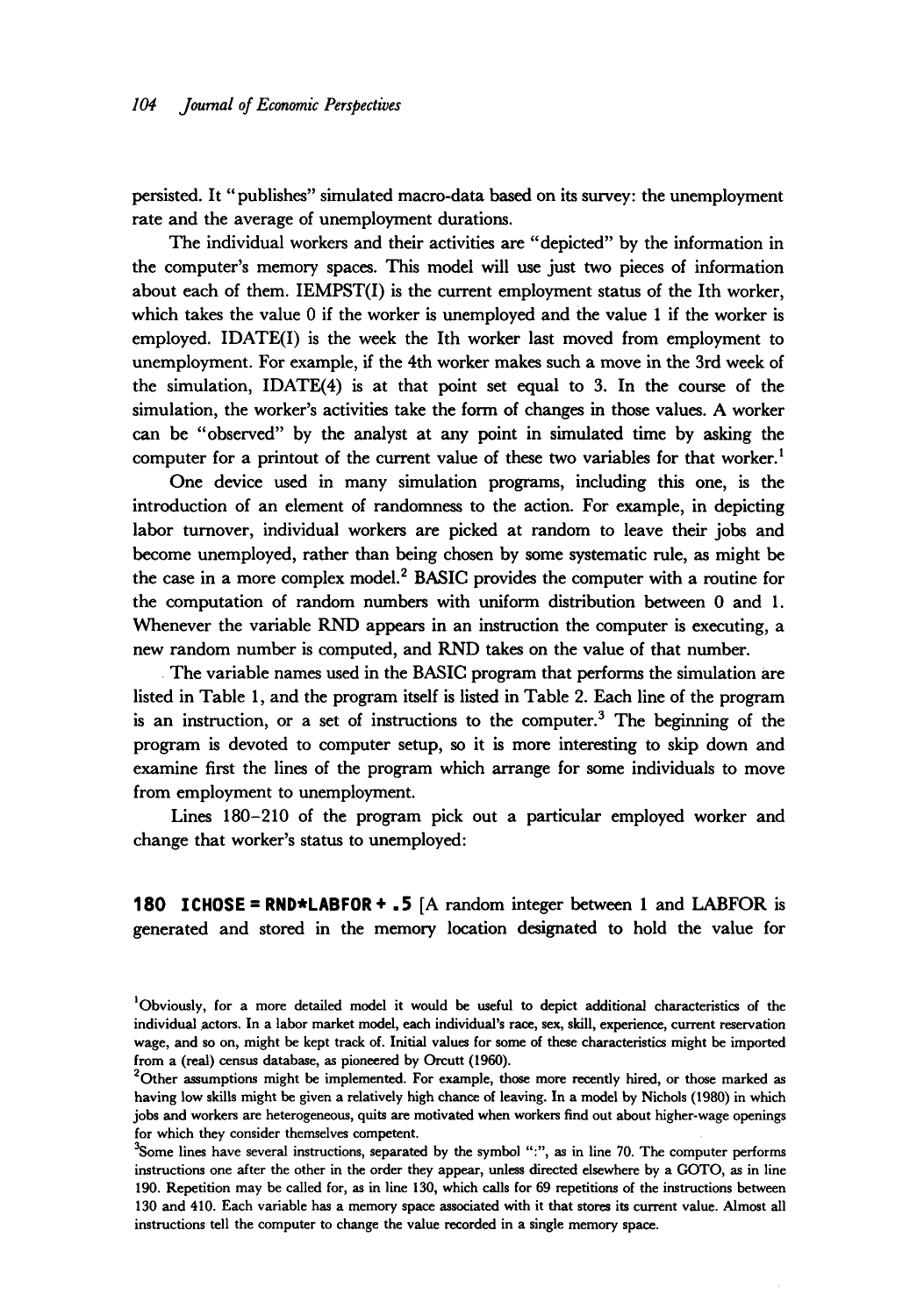| Table 1 |  |                                                    |  |
|---------|--|----------------------------------------------------|--|
|         |  | Variables Used in Labor Market Simulation Programs |  |

| <b>DIFEMP</b>   |                                                               |  |  |
|-----------------|---------------------------------------------------------------|--|--|
|                 | change in employment desired by employers                     |  |  |
| ELIG(I)         | weeks remaining of UI stipend for Ith worker                  |  |  |
| EL.             | number that fluctuates between 0 and 6                        |  |  |
| <b>ICHOSE</b>   | ID of worker chosen to change status                          |  |  |
| <b>IDAT</b>     | number that fluctuates between 0 and 4                        |  |  |
| <b>IDATE(I)</b> | date Ith worker last became unemployed                        |  |  |
| IEMPST(I)       | current employment status of Ith worker                       |  |  |
| IHIR            | number of workers employers wish to hire currently            |  |  |
| IPERS           | ID of a person                                                |  |  |
| ISEP            | number of persons to be separated                             |  |  |
| IWEEK           | week number                                                   |  |  |
| K.L             | number of times operation done                                |  |  |
| <b>LABFOR</b>   | size of labor force                                           |  |  |
| <b>LEAVS</b>    | number of separations if no net change in desired employment  |  |  |
| NEMP(I)         | quantity of employment desired by employers in Ith week       |  |  |
| <b>NFAIL</b>    | number of candidates an employer can interview in a week      |  |  |
| <b>RATLV</b>    | rate of separations of employed workers                       |  |  |
| <b>RND</b>      | newly generated uniform random number between 0 and 1         |  |  |
| TIMSUM          | summation of values of UTIM                                   |  |  |
| UN              | number of persons unemployed                                  |  |  |
| UR              | unemployment rate                                             |  |  |
| UTIM            | number of weeks since worker's last separation                |  |  |
| <b>UTIMAV</b>   | average duration of current unfinished spells of unemployment |  |  |
| <b>VAC</b>      | number of vacant job slots at end of hiring period            |  |  |
|                 |                                                               |  |  |

ICHOSE, which will serve as the ID number of the worker chosen to be moved from employment to unemployment.]<sup>4</sup>

**190 IF IEMPST(ICHOSE) = 0 THEN GOTO 180** [If the worker chosen in line 180 is already unemployed, go back and chose another. Otherwise, go on to the next instruction.]

**200 IEMPST(ICHOSE) = 0** [Change the status of the employed worker chosen to "unemployed."]

**210 IDATE(ICHOSE) = IWEEK** [Record the current week, IWEEK, as the date of this worker's most recent transition from employment to unemployment.]

The number of workers who move from employment to unemployment in a given week depends on changes in the number of jobs and rates of turnover among workers in jobs. In each week the simulation runs, we want the appropriate number of people to make such a transition in status. That means determining how many times the program should run through lines 180–210, and then instructing the computer to

<sup>4</sup>When a random number between 0 and 1, RND, is multiplied by LABFOR, the size of the labor force, and .5 is added, we get a real number X between .5 and LABFOR + .5. When that number is stored in the memory space for ICHOSE, which has been marked as an integer as a result of instruction 10, BASIC rounds it off to the nearest integer. This procedure produces an ICHOSE that is an integer between 1 and LABFOR.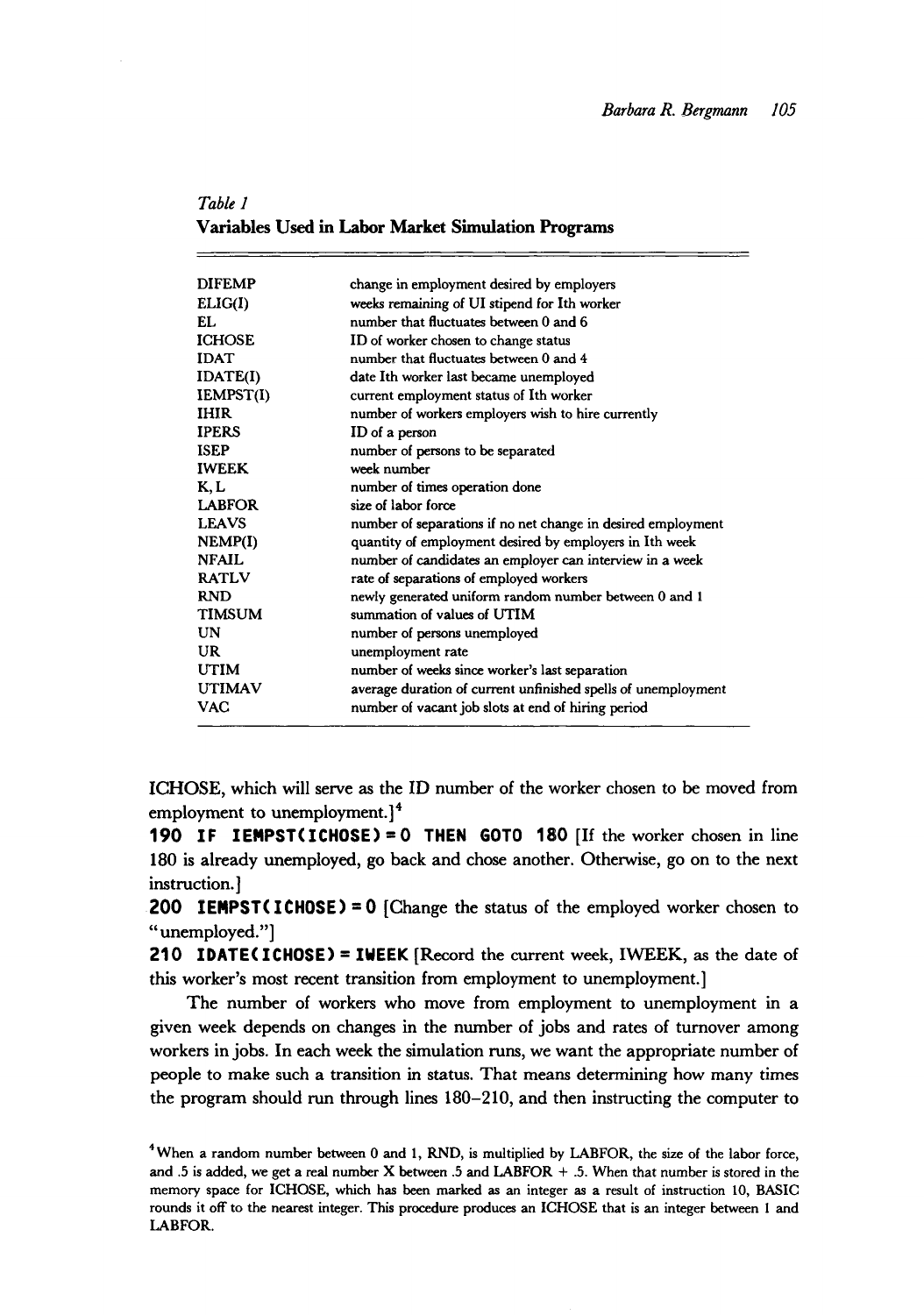*Table 2* **BASIC program of labor market simulation**

```
10 DEFINT I-N
                                                                      computer setup
 20 OPEN "results" FOR OUTPUT AS #1
 30 DIM IEMPST(1000), IDATE(1000), NEMP(70)
 40 FOR IWEEK = 1 TO 19 : NEMP(IWEEK) = 950 : NEXT
                                                                      set exogenous
 45 FOR IWEEK = 20 TO 29 : NEMP(IWEEK) = NEMP(IWEEK - 1) - 5 : NEXT
                                                                        macrodata
 50 FOR IWEEK = 30 TO 40 : NEMP(IWEEK) = 895: NEXT
 57 FOR IWEEK = 41 TO 50 : NEMP(IWEEK) = NEMP(IWEEK - 1) + 5 : NEXT
 60 FOR IWEEK = 51 TO 70 : NEMP(IWEEK) = 950: NEXT
 70 LABFOR = 1000 : RATLV = .015
80 UN = LABFOR - NEMP(1)
90 FOR IPERS = 1 TO NEMP(1)set initial
100 IEMPST(IPERS) = 1
                                                                       microconditions
102 NEXT IPERS
104 FOR IPERS = NEMP(1) + 1 TO LABFOR
110 IEMPST(IPERS) = 0111 IDAT = IDAT + 1 : IF IDAT >4 THEN IDAT = 0
112 IDATE(IPERS) = (-1)*IDAT
120 NEXT IPERS
130 FOR IWEEK = 2 TO 70
                                                                      perform weekly scenario:
                                                                        some employed
140 LEAVS = RATLV*(LABFOR-UN)
                                                                        workers become
150 DIFEMP = NEMP(IWEEK) - NEMP(IWEEK-1)
                                                                          unemployed
160 IF DIFEMP <0 THEN ISEP=LEAVS-DIFEMP ELSE ISEP=LEAVS
170 FOR K = 1 TO ISEP
180 ICHOSE = RND*LABFOR + .5
190 IF IEMPST(ICHOSE) = 0 THEN GOTO 180
200 IEMPST(ICHOSE) = 0
210 IDATE(ICHOSE) = IWEEK
220 NEXT K
230 IF DIFEMP>0 THEN IHIR=LEAVS+DIFEMP ELSE IHIR=LEAVS
                                                                        some employed
240 FOR L = 1 TO IHIR
                                                                         workers get jobs
250 ICHOSE = RND*LABFOR + .5
260 IF IEMPST(ICHOSE) = 1 THEN GOTO 250
265 IF IDATE(ICHOSE) = IWEEK THEN GOTO 250
270 IEMPST(ICHOSE) = 1
290 NEXT L
300 UN=0 : TIMSUM=0
                                                                        census and printout
310 FOR IPERS = 1 TO LABFOR
320 IF IEMPST(IPERS)<>0 GOTO 370
330 UN = UN + 1
340 UTIM = IWEEK - IDATE(IPERS)
350 PRINT IPERS ''/'' UTIM '' '';
360 TIMSUM = TIMSUM + UTIM
370 NEXT IPERS
380 UTIMAV = TIMSUM / UN
390 UR = UN / LABFOR
400 PRINT "simulated macro variables", IWEEK, UR, UTIMAV
405 PRINT #1, "simulated macro variables", IWEEK, UR, UTIMAV
410 NEXT IWEEK
420 END
```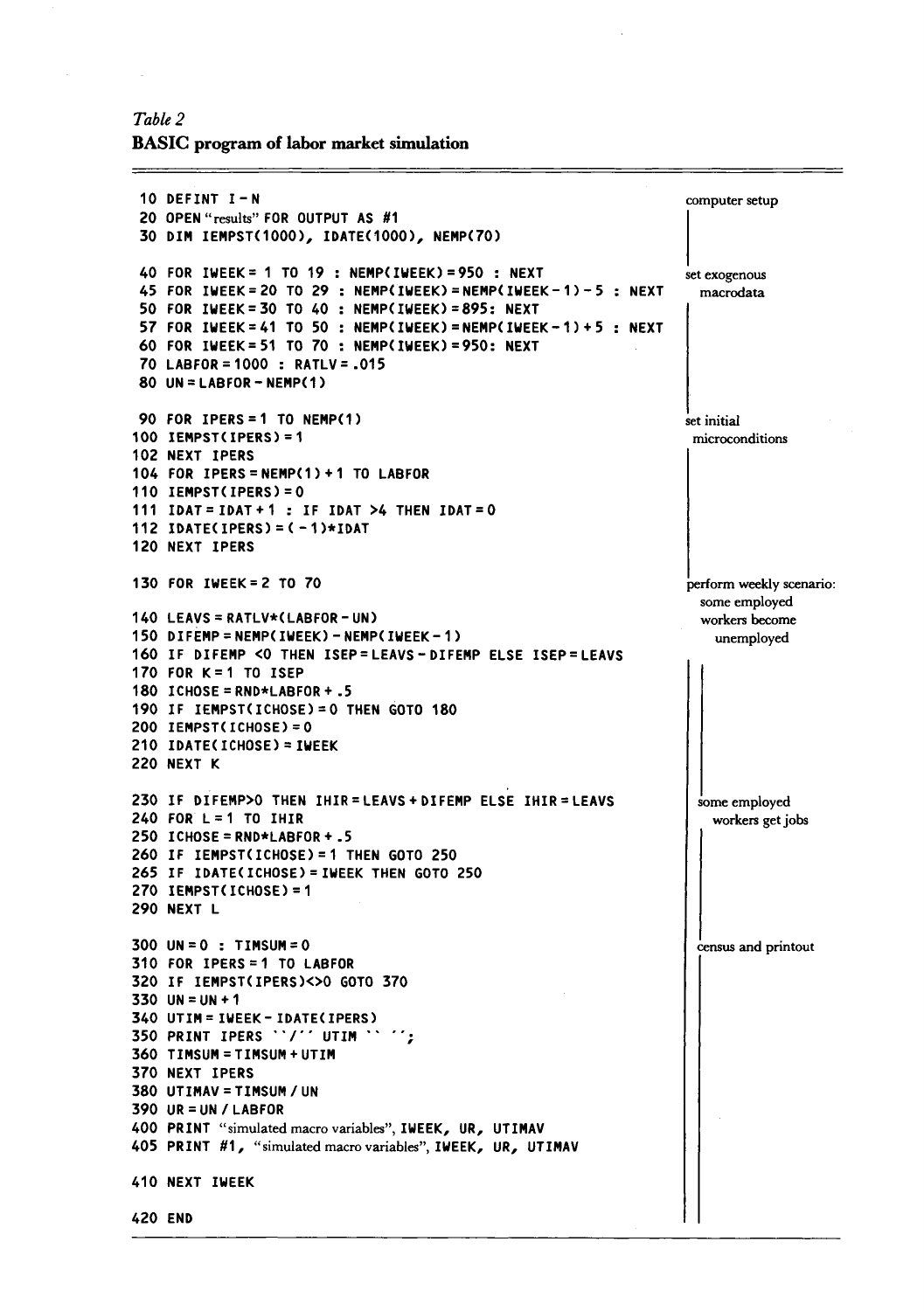do the required number of run-throughs. These tasks are accomplished in lines 140–170:

**140 LEAVS = RATLV\*( LABFOR - UN)** [The number of persons involved in turnover (other than turnover due to a net change in the number of jobs), LEAVS, is determined. The (exogenously supplied) turnover rate, RATLV, is multiplied by the number of currently occupied job slots, LABFOR-UN.]

**150 DIFEMP - NEMP(IWEEK) - NEMP(IWEEK - 1)** [The change since the previous week in the number of job slots employers wish to fill is computed.]

**160 IF DIFEMP<0 THEN ISEP = LEAVS - DIFEMP ELSE ISEP = LEAVS** [The number of persons going from employment to unemployment this week, ISEP, is calculated. ISEP is set at the number of jobs that have been vacated, LEAVS, unless there has been a net loss of jobs. If that has been the case, ISEP is increased (by subtracting a negative number) by the number of jobs lost.]

**170 FOR K = 1 TO ISEP** [Perform the disemployment routine ISEP times.]

Then come the four steps already explained above:

```
180 ICHOSE = RND*LABFOR + .5
```

```
190 IF IEMPST(ICHOSE) = 0 THEN GOTO 180
```
**200 IEMPST(ICHOSE) = 0**

```
210 IDATE(ICHOSE) = IWEEK
```
and the instruction that serves to mark the end of the disemployment routine:

#### **220 NEXT K**

The movement of workers from unemployment into employment is achieved in an analogous way. The appropriate number of hires is calculated (line 230), and the computer instructed to perform that many (lines 240, 290). The people to be "interviewed" by employers are chosen at random from among the unemployed (lines 250–260). Employers are programmed to accept any interviewed worker who wants a job. But workers who have become unemployed in the current week refuse any job offer (line 265), so as to have time to feel out the market. Workers unemployed at least a week who are chosen for an interview are programmed to accept any offered job, and if chosen their status is changed (line 270).

This depiction of hiring can be thought of as a rudimentary, shorthand account of a search process. Searchers for job openings walk the streets of the business district at random, and the person who happens to be closest to the window in which a sign announcing a vacancy has appeared gets the next interview with the employer who controls the slot.

The program starts with a group of lines which feed the computer the information it needs to start the simulation off. The computer memory is set up (lines 10–30). An exogenous macroeconomic time series giving the number of jobs that employers want filled each week is entered (lines 40–60) into NEMP(IWEEK). In the first 19 weeks, we assume employers wish to employ 950 workers, out of a constant labor force LABFOR of 1000. Thereafter, desired employment falls steadily for 10 weeks,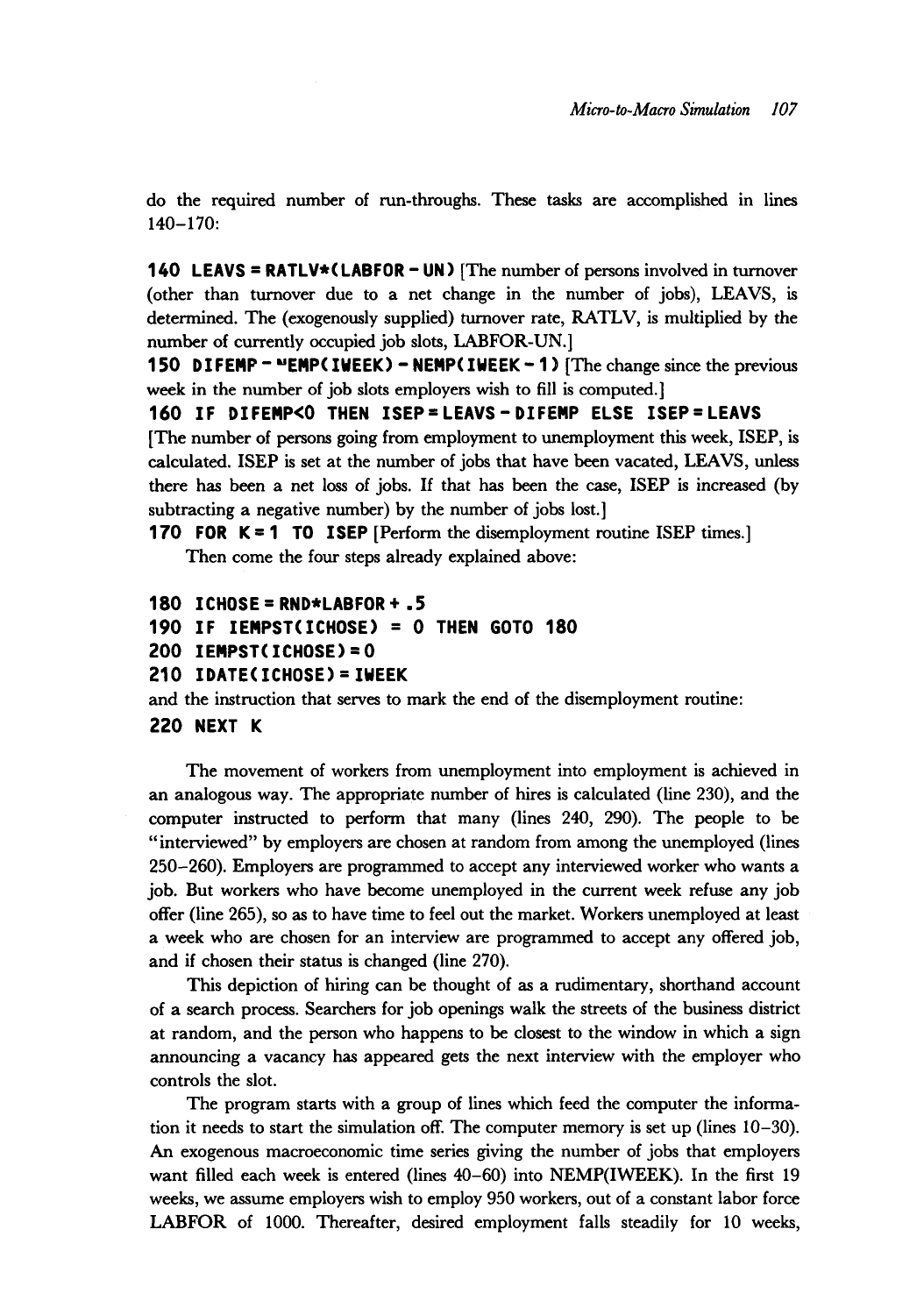remains steady at 895 for 11 weeks, and then rises again to its old value. Any alternative pattern of fluctuations in labor demand that the researcher wants to test, including actual time series data, can be entered instead.

In lines 90-120, initial values of IEMPST and IDATE are assigned.<sup>5</sup> In line 130, the simulation is set running, with IWEEK taking on the values 2, 3, 4 . . . 70, in turn. The commands between lines 130 and 410 are performed each week.

Following the changes in workers' status that constitute each week's activity, a "census" of the computer memory is taken, so that the information may be printed out on the simulated economy's macro-level variables. The counting of the unemployed is done on lines 320–330, which tell the computer to add 1 to the current value of UN for each worker found whose value of IEMPST is 0. UTIMAV, the average duration of unemployment (lines 340, 380), is the macro-level analogue of the microlevel expression IWEEK-IDATE(I).<sup>6</sup>

On line 350, the computer is ordered to printed the ID number of each unemployed worker, and the length of time the current spell of unemployment has lasted for that worker. Printing out microdata provides a check that the program is working properly and provides some insight into the process being simulated. The macrodata generated are sent to the computer's screen on line 400 and sent to a file called "results" on line 405.

#### **Results of Running the Simulation**

Given the program, the output of the simulation depends on the sequence of values given to NEMP(IWEEK), the number of employees that employers wish to have on board each week, the turnover rate RATLV, and the sequence of random numbers generated. The macroseries shown in Figure 1 were generated by a single run of the model in Table 2.

The fall and subsequent recovery in job availability produces changes in the average length of unemployment spells that are more complex than one might have imagined. As unemployment starts to rise, average duration of uncompleted spells falls for a time. This results from the increase in the number of newly unemployed people, whose spells so far are short. However, unemployed workers experience increasing difficulty in re-entering employment, as more of them are vying for a slightly smaller number of openings. So average duration starts to increase. Durations start to fall only after the recovery in demand has been going on for some time, but then fall rapidly.

<sup>&</sup>lt;sup>5</sup>Better initial conditions on the microeconomic level can be generated by running the simulation for a considerable number of time periods at an appropriate setting of the exogenous variables, and printing the microeconomic information about the actors into a data file at the end of the last period. In subsequent runs, this file can be read in, and can replace lines 90–120. If this technique is used, care must be taken to insure that the macro and micro conditions that one starts off with are consistent.

<sup>&</sup>lt;sup>6</sup>Of course, the simulation's Census Bureau can be programmed to print the average length of completed spells. This is a good exercise for the novice.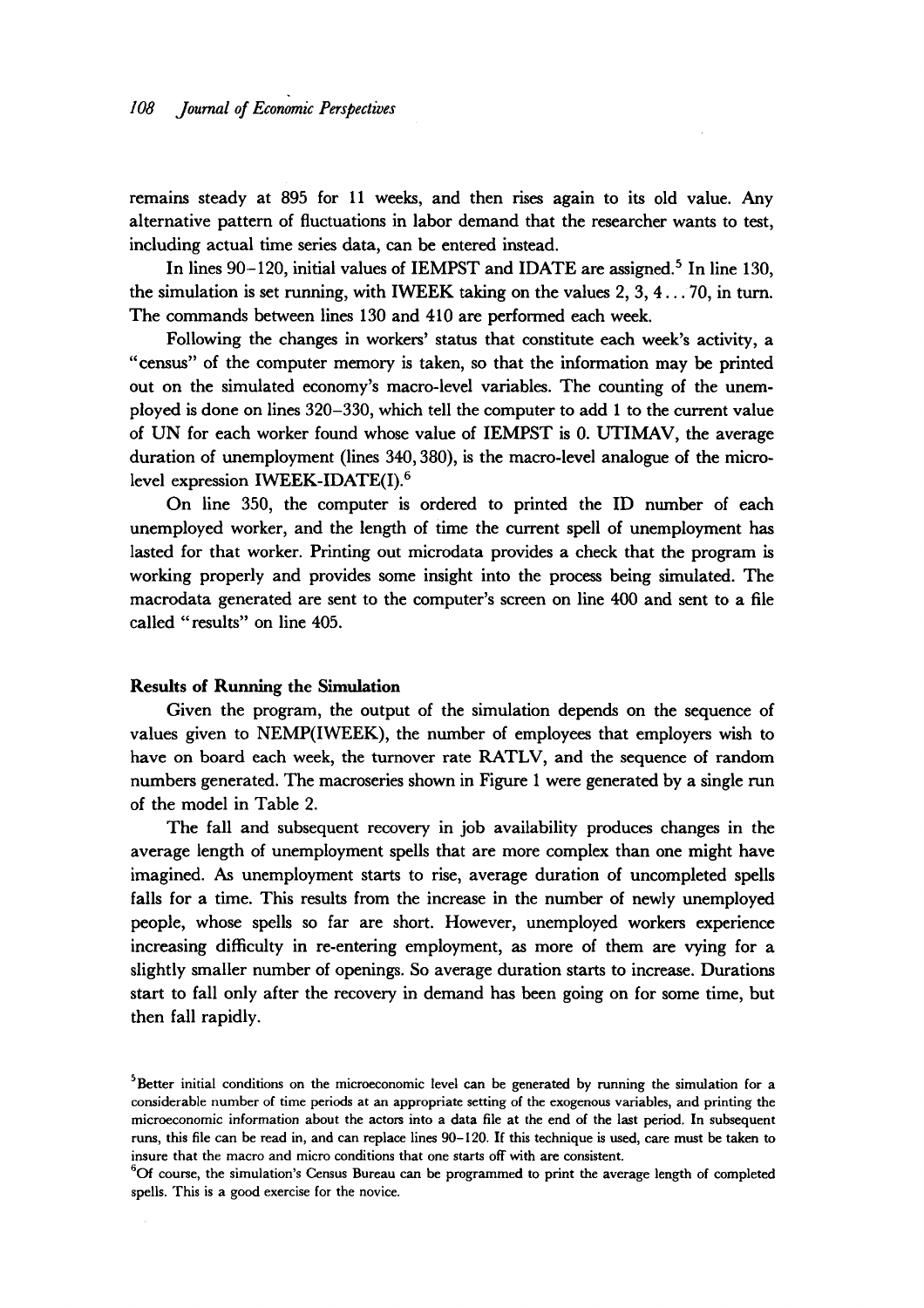#### *Figure 1*

**Unemployment Rates and Average Durations from the Simulation Model in Table 2**



In this first version of the model, all jobs employers wish to fill are filled, so the unemployment rate has no random element. However, there is a random element to the average duration. The unemployed group is small, and if those people picked at random out of that group to go into jobs have unusually long or short durations, the average duration of those remaining unemployed shifts down or up in response. The reported duration series could be smoothed out by running the simulation repeatedly with different sequences of random numbers and averaging out the duration series or by increasing the size of the population represented.

The conventional analysis implicitly assumes that the number of open job slots could increase so as to take care of all unemployed workers, if only the unemployed (or the employers) would bid the wage down to a sufficiently low level. Of course, the simulation could be rewritten to allow for varying wage bids, and for elasticity in the supply of and demand for labor. But in that case, unemployment would occur solely on account of the job refusals induced by line 265, and would reflect only the number of recent separations. Durations would no longer reflect any difficulty in getting reemployed, because such difficulty would have been assumed away.

The simulation presented here, by leaving wage offers out of the picture, implicitly casts the unemployed as passive "wage takers" and employers as "wage makers," who do not adjust wages downward when there is unemployment. This may well be more realistic than the conventional approach, and comport better with the "efficiency wage" ideas now current (for example, see the articles collected in Akerlof and Yellen, 1986).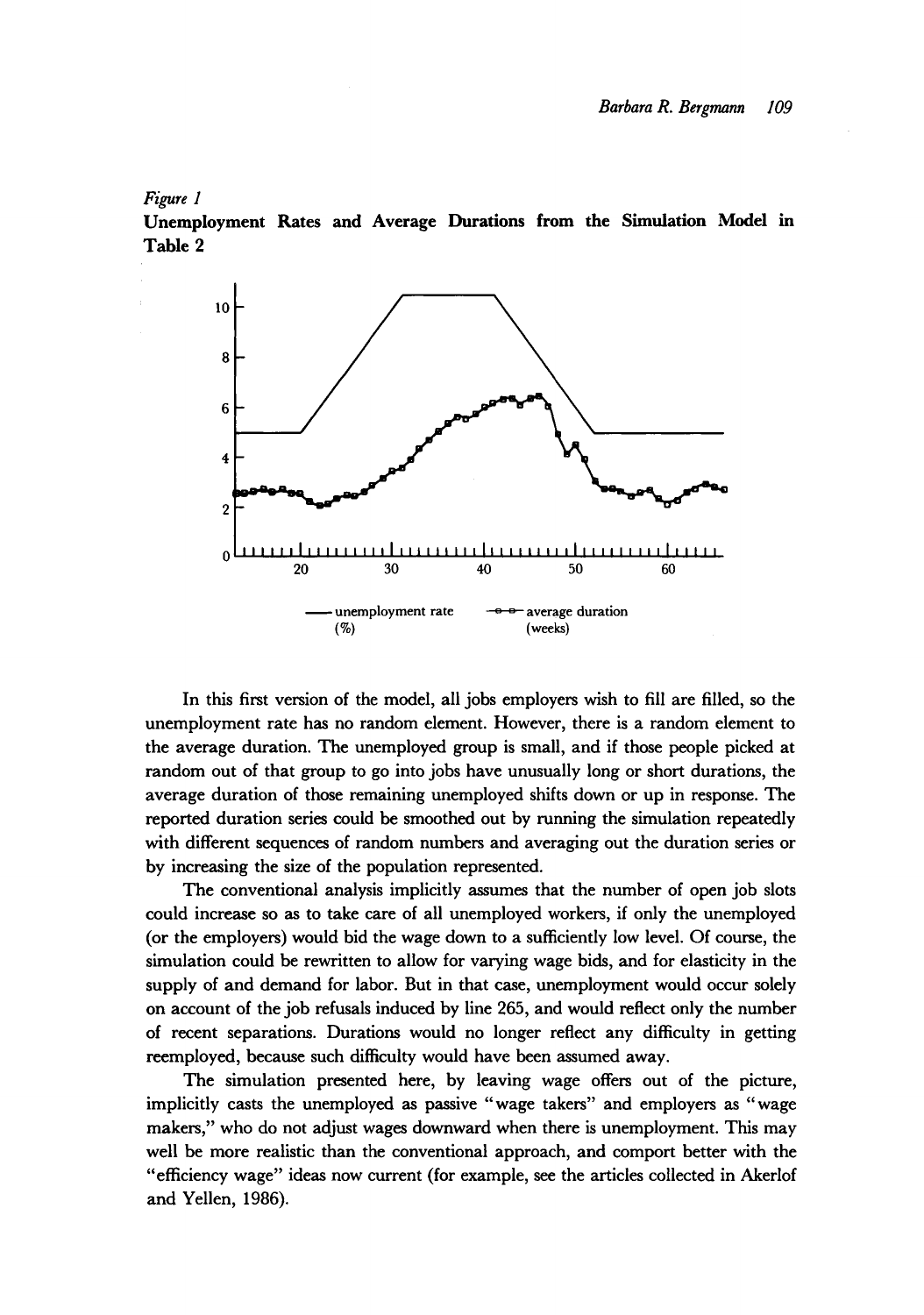## **Putting Unemployment Insurance into the Model**

When practitioners of the conventional approach tackle the effect of unemployment insurance on the rate of unemployment, they concentrate on the effect of unemployment insurance coverage on the duration of unemployment for current individual workers. A utility-maximizing unemployed worker will factor the availability of unemployment benefits into the decision as to whether to take one of the open job slots or to prolong his or her spell of unemployment. Common sense suggests that these substantial stipends motivate some covered workers into prolonging their unemployment, and regression analysis of microdata on unemployed workers supports this.

The implication is then drawn that each person who stays out of work because of the availability of an unemployment insurance stipend thereby constitutes a net addition to the stock of unemployed persons. Those taking this approach and drawing this implication include Feldstein (1973), Hamermesh (1977), Baily (1977), Clark and Summers (1982), and Topel (1985).<sup>7</sup> However, the simulation will demonstrate that this one-for-one increase does not necessarily occur.

Our labor market simulation program can be easily amended to add an unemployment insurance regime, and to study its effects on the level of unemployment. Table 3 shows the new program, which is the old program of Table 2 with some new lines interpolated in bold-faced type.

I have created for each worker a new piece of information, ELIG(I), the weeks of unemployment insurance that the Ith worker is currently eligible for. Each week the simulation runs, the value of ELIG is altered for each worker according to the assumed rules governing eligibility. I will assume that an employed worker gets a week of eligibility for each three weeks of employment, to a maximum of 6 weeks. The model can keep track of each worker's value of ELIG by adding four lines:

**3 1 1 I F IEMPST(IPERS ) = 1 THEN ELIG(IPERS ) = ELIG(IPERS ) + 1/3** [Each week, an employed worker earns an additional eligibility credit of  $1/3$  of a week.]

**312 IF IEMPST(IPERS) = O THEN ELIG(IPERS) = ELIG(IPERS) - 1** [Each week, an unemployed person uses up one week of eligibility.]

**313 IF ELIG(IPERS)>6 THEN ELIG(IPERS) = 6** [Number of weeks of eligibility cannot exceed 6.]

**314 IF ELIG(IPERS)<0 THEN ELIG(IPERS) = 0** [Number of weeks of eligibility cannot be negative.]

The next step is to make workers with unemployment insurance coverage pickier about the jobs they will accept. To do so in a simple way, let us make an extreme

 $<sup>7</sup>$ Many of these authors also discuss the probability that the existence of unemployment insurance raises the</sup> unemployment rate in a second way—it motivates employers to conduct temporary layoffs that would not occur without it. A simulation model that took account of that possibility might have to model employers' weighting of the likelihood of laid-off workers taking another job given the expected timing of callbacks, the firm's investment in these workers' training, and the benefits of having a large crew at times of peak load.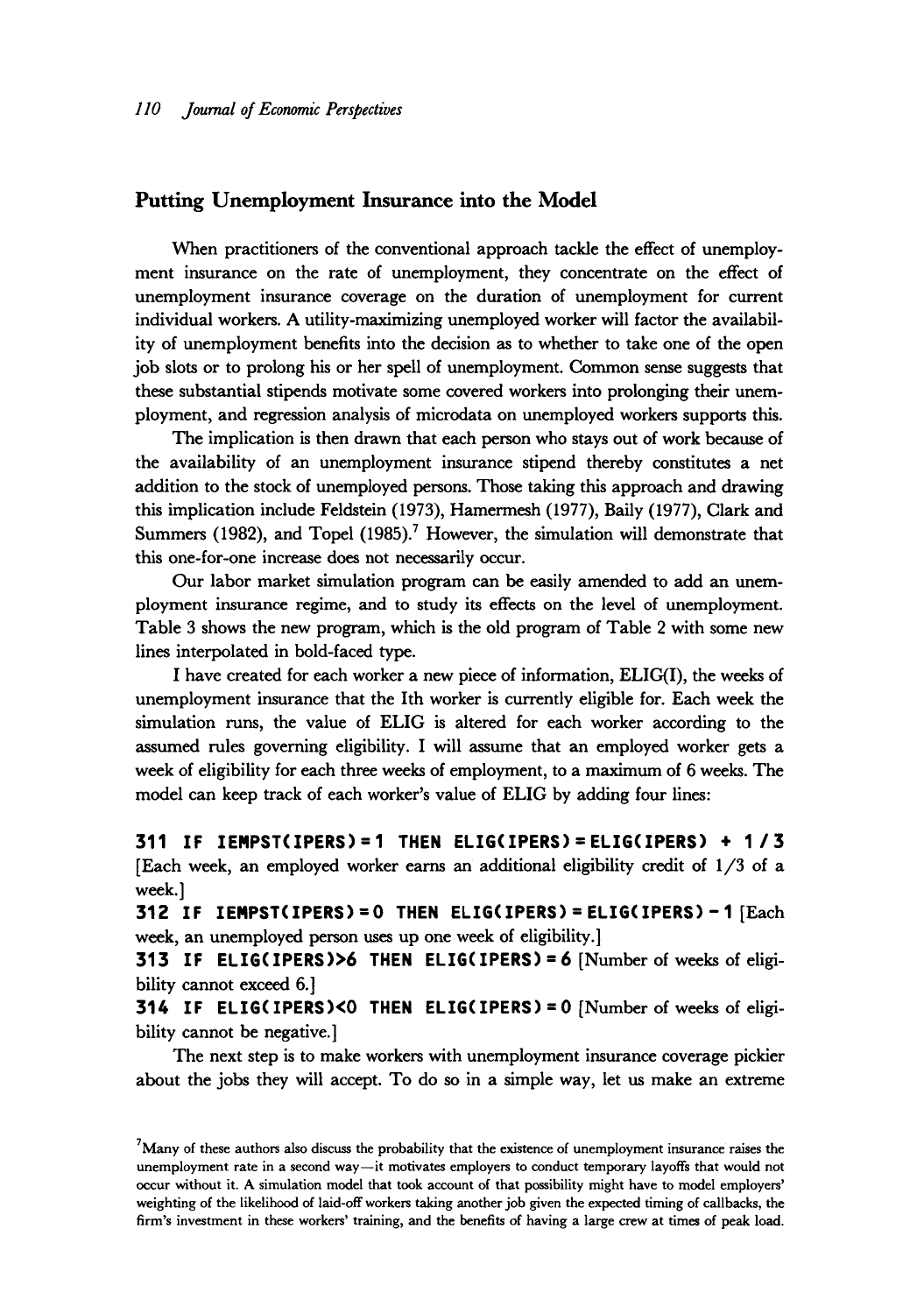assumption and suppose that out-of-work persons malinger by refusing any job offer whatever until their remaining eligibility for unemployment insurance is down to one week. An employer may fill a job slot with a non-malingerer, if one can be found. But if the employer cannot fill a job after a certain number of interviews (here set at 10), the job remains vacant until the next period. This can be expressed by adding the following lines:

**241 NFAIL = 0** [NFAIL is a variable used to keep track of the number of times the employer tries unsuccessfully to fill the job. At the initiation of the effort to fill each job, NFAIL is set back to zero.]

**266 IF ELIG(ICHOSE) <2 THEN GOTO 270** [If the chosen worker has less than 2 periods of eligibility left, the worker consents to take the job offer. In this case, control passes to line 270, an instruction to reemploy that worker. Otherwise, the instruction on line 267 is performed.]

**267 NFAIL = NFAIL + 1** [Control has passed to this instruction (rather than line 270) because the worker chosen is malingering, and not yet ready to accept a job. The number of times the employer has tried to fill this job, NFAIL, is recorded as increased by 1.]

**268 IF NFAIL<10 THEN GOTO 250 ELSE GOTO 290** [If there have been fewer than 10 unsuccessful tries to fill this job, the employer chooses another out-of-work candidate to interview by passing to line 250. If 10 tries have been made, the job will remain vacant until next week. In this case, control will pass to statement 290, and efforts commence to fill the next job.]

We interpolate a line to compute the number of held-over vacancies:

**372 VAC = NEMP(IWEEK) - (LABFOR - UN)** [Vacancies, VAC, are calculated as the difference between the employment desired by employers, NEMP(IWEEK), and the number of workers actually in jobs.]

In the next week, when the hiring routine is performed, the number of hires employers desire should be augmented by the number of vacancies. This is done by adding a line:

**231 IHIR = IHIR + VAC** [The hires that employers would like to make is increased by the number of jobs left vacant at the end of the previous week.]

## **Results of Running the Unemployment Insurance Simulation**

Figure 2 compares simulated unemployment rates when malingering is absent and when it is present due to the availability of unemployment insurance. Malingering does have a positive effect on the unemployment rate under some circumstances, but the effect is shown by the simulation model to be dependent on the degree of slack in the labor market. In the tighter labor market periods, when employers want to fill jobs that would employ all but 5 percent of the labor force, the heavy malingering behavior we have assumed in the simulation raises the measured unemployment rate to 6.2 percent. In the slacker period, where employers would prefer to employ all but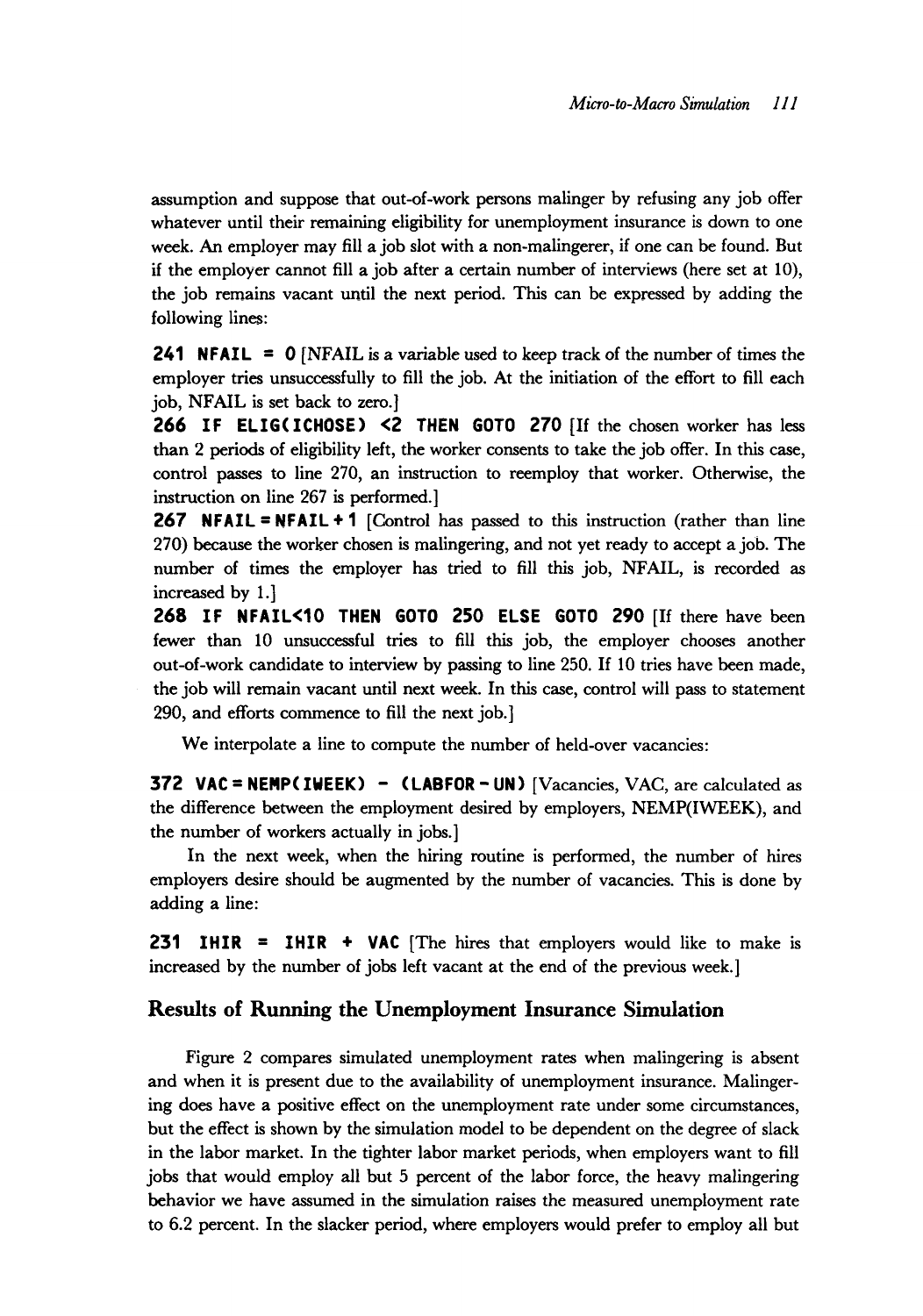*Table 3*

**Simulation of Labor Market with Unemployment Insurance**

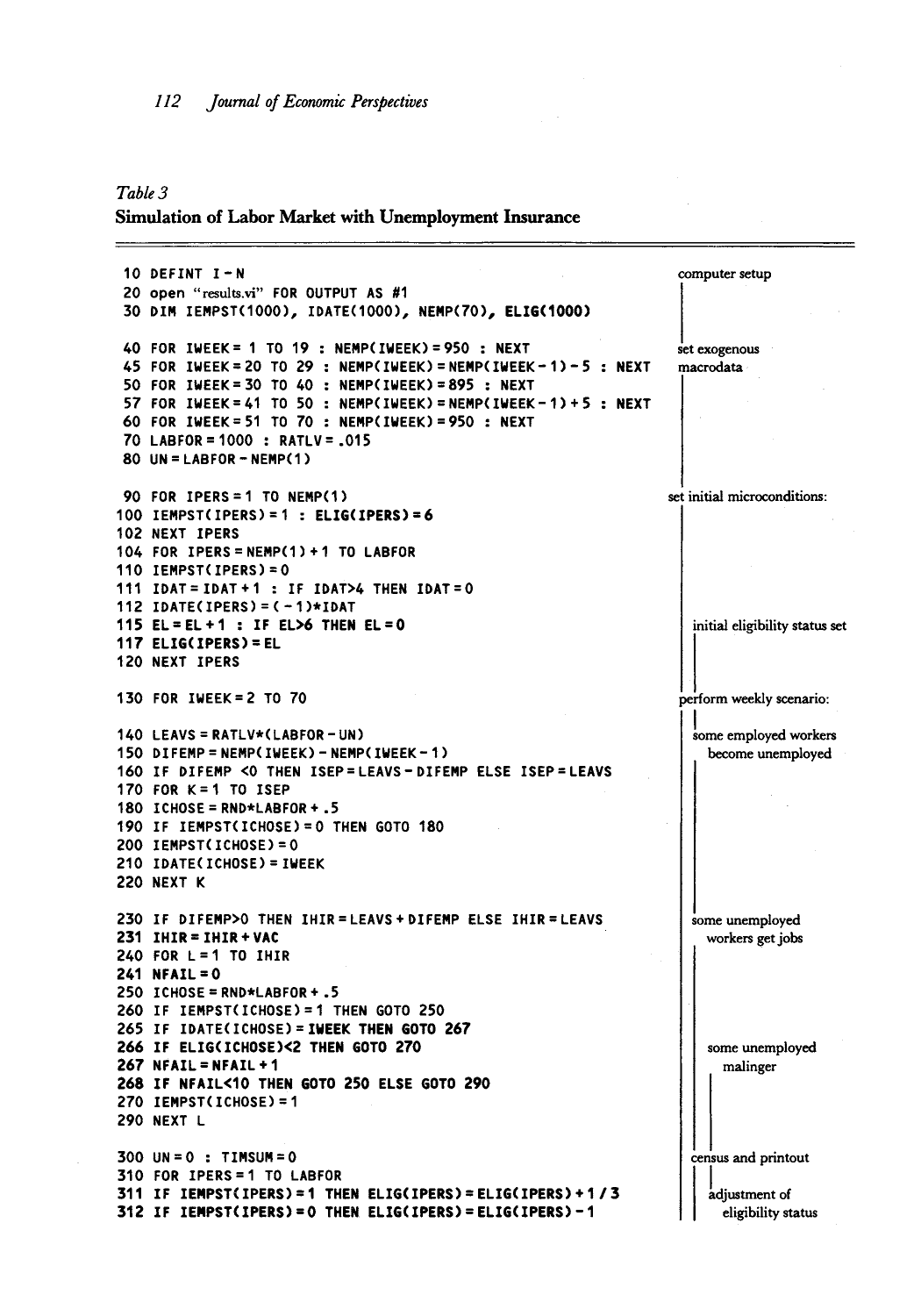*Table 3* **(Continued)**

```
313 IF ELIG(IPERS)>6 THEN ELIG(IPERS) = 6
314 IF ELIG(IPERS)<0 THEN ELIG(IPERS) = 0
320 IF IEMPST(IPERS)<>0 GOTO 370
330 UN = UN + 1
340 UTIM = IWEEK - IDATE(IPERS)
350 PRINT IPERS "/" UTIM " ";
360 TIMSUM = TIMSUM + UTIM
370 NEXT IPERS
372 VAC = NEMP(IWEEK) - (LABFOR - UN)
380 UTIMAV = TIMSUM / UN
390 UR = UN / LABFOR
400 PRINT "simulated macro variables", IWEEK, UR, UTIMAV
405 PRINT #1, "simulated macro variables", IWEEK, UR, UTIMAV
410 NEXT IWEEK
420 END
```
vacancies from malingering tallied

10.5 percent, malingering does not increase measured unemployment at all. This conclusion also holds for much of the recovery period.

It must be emphasized that this simulation is "theoretical" in the sense that no effort has been made to produce a realistic account of job availability, or of separations, or of the unemployment insurance system itself. The simulation results thus allow only a qualitative conclusion. Nevertheless, they do present a proof that lengthened durations of unemployment for unemployment insurance beneficiaries need not necessarily translate into an increase in the number of unemployed persons, as conventional theoretical analysts of the labor market have claimed.

The parameter NFAIL, the maximum number of interviews an employer can hold in a hiring period, is clearly influential in the numerical result. We could conduct a sensitivity analysis by running the model with differing values of NFAIL to gauge its effect. Obviously, the larger is the value given to NFAIL, the lower is the effect of malingering on the unemployment rate. If NFAIL were infinite—as it implicitly is in the program of Table 2—malingering would have no effect on measured unemployment in all but the tightest labor markets. If this model was fit to actual time series macrodata, NFAIL could be one of the parameters whose values were chosen to optimize goodness of fit of the unemployment and duration series. Then it might be said that we had "estimated" NFAIL empirically.

The conventional analysis neglects the fact that a malingerer's refusal of a job offer makes that job available to a non-malingerer. So an act of malingering does not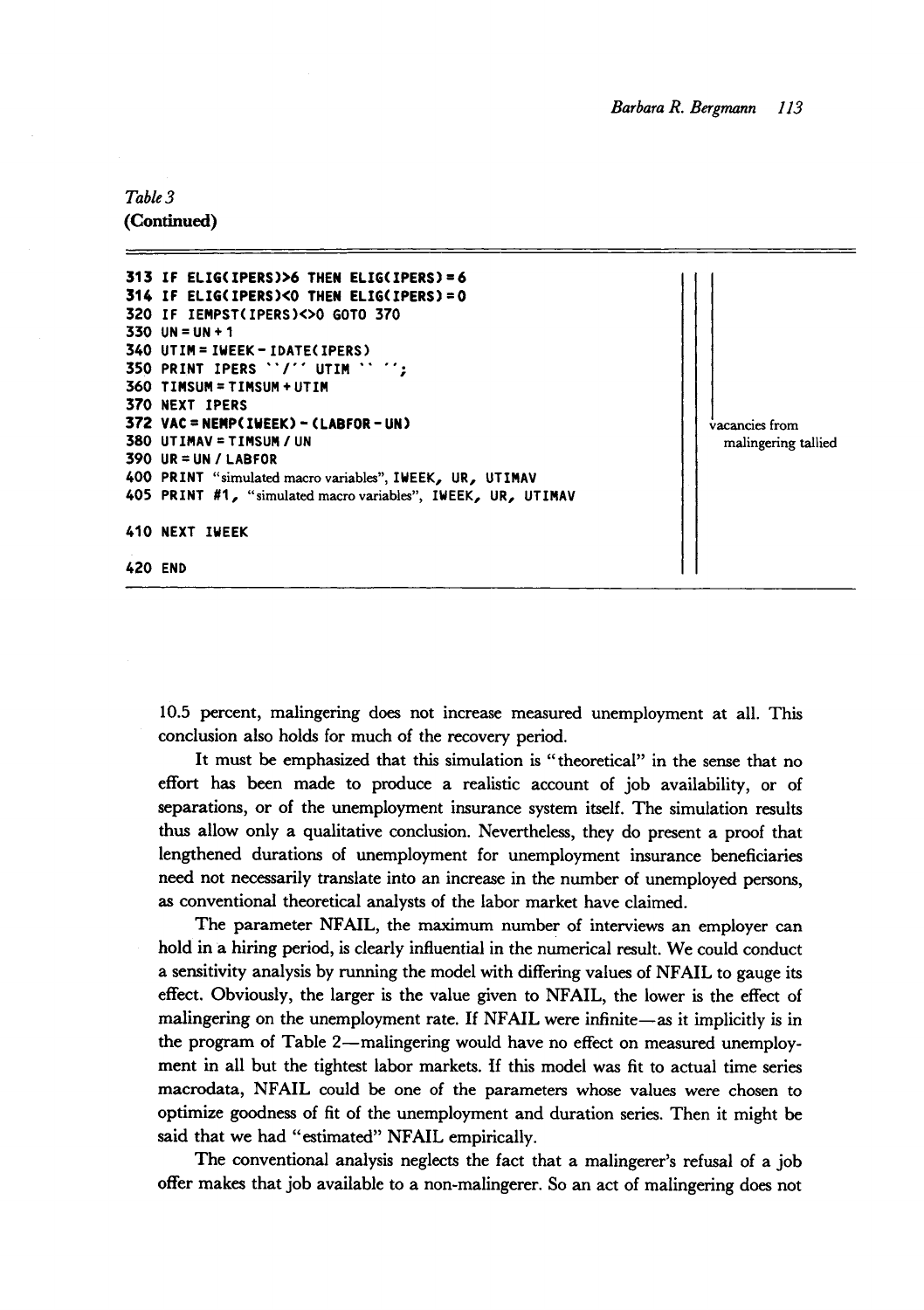

**Unemployment Rates with and without an Unemployment Insurance System, from the Simulation Model in Table 3.**



necessarily create unemployment beyond what is caused by a shortage of job openings, provided there is a good supply of non-malingerers in the market. $8$ 

The explanation of the different effect of malingering at different unemployment levels is readily apparent.<sup>9</sup> The number of non-malingerers available to take jobs differs, depending on the degree of slack in the labor market. The addition of a line in the program (not shown) allows a survey of the proportion of non-malingerers among the unemployed. In the tighter labor market periods, only about 22 percent of the unemployed were willing to take jobs. In the slack period, 60 percent of a much larger pool of unemployed are willing.

The slacker the labor market, the larger will be the number of people who have been out of a job for long enough to have exhausted their unemployment insurance benefits (or be close to having done so), and who would welcome a job. In slack markets, malingering merely changes the order in which unemployed people reenter employment. It has the effect of reserving whatever job openings there are for those who have been out of work the longest. It promotes uniformity of experience among

 ${}^{8}$ Clark and Summers (1982) and Topel (1985) did run simulations of the Orcutt type, using the work history records of actual individuals derived from a survey. Estimates based on regressions were made of what the behavior of each individual would have been in the absence of unemployment insurance. However, their simulations look at individuals and their unemployment spells one at a time, and neglect the way one worker's actions affect another's opportunities.

<sup>&</sup>lt;sup>9</sup>Hamermesh (1977) and Clark and Summers (1982) speculated that the state of the labor market would affect the extent to which unemployment insurance raised the level of unemployment, and suggested that high unemployment leads to a low impact of unemployment insurance. The simulation study presented here can be thought of as a systematic exploration of this hypothesis.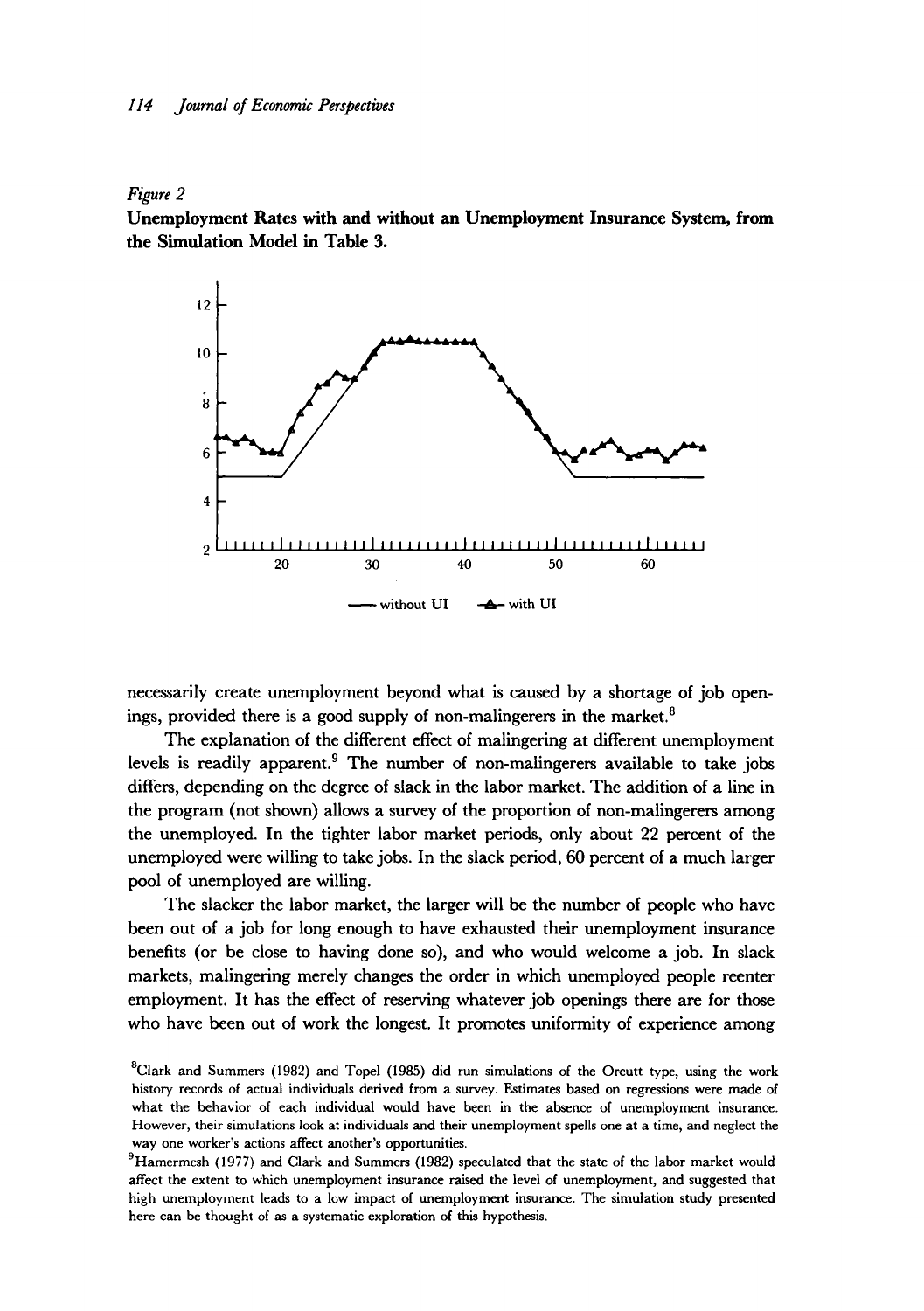the unemployed. Malingering reduces the right-hand tail of the distribution of durations of unfinished spells.

Of course, a malingerer, a person not actively seeking work, should not be counted unemployed according to the official definition of that term, but should be labelled as out of the labor force. Since many of the out-of-work people counted as unemployed in the simulation are malingerers, the "true" unemployment rate is much lower than the measured rate throughout the period. However, if unemployment insurance were abolished, and malingering on this account ended, measured employment would change only by the amounts shown in Figure 2.

### **Final Comments**

The focus of the simulation presented here is not, "How will utility maximizing individuals behave?" Rather, I have specified a particular behavioral pattern for the actors and asked, "What will the mechanical result of their interactions be?" Even though the actors are not depicted as fervid optimizers, the simulation does shed light on the pattern of spell durations over the cycle and on the effect of unemployment insurance on unemployment rates, which were goals of the analysis.

Of course, one could construct a model in which the simulated actors behaved with greater rationality. For example, one might try to depict them optimizing the degree of their malingering. They might be shown calculating, as the expiration date of their unemployment insurance benefits grows nearer, the probability that the failure to accept an offer now will lead to a period of unemployment without benefits later. The analyst might assume that a mathematical derivation of the optimal malingering rule is within the workers' capabilities. Unfortunately, it is not within the present author's.

But it is unlikely that a simulation model with actors more inclined toward finding and following optimal rules of behavior would give answers that differ qualitatively from those given by this model. The nonoptimizing actors of this model were servicable for the analysis we aimed at. The reader should remember, moreover, that the simulation model with nonoptimizing actors provided better insights about how unemployment is generated than the conventional models depicting allegedly optimizing actors.

• *Much of the work underlying this paper was done while I was a member of the Department of Economics of the University of Maryland at College Park, where I was immeasurably helped by generous access to computers of all kinds.*